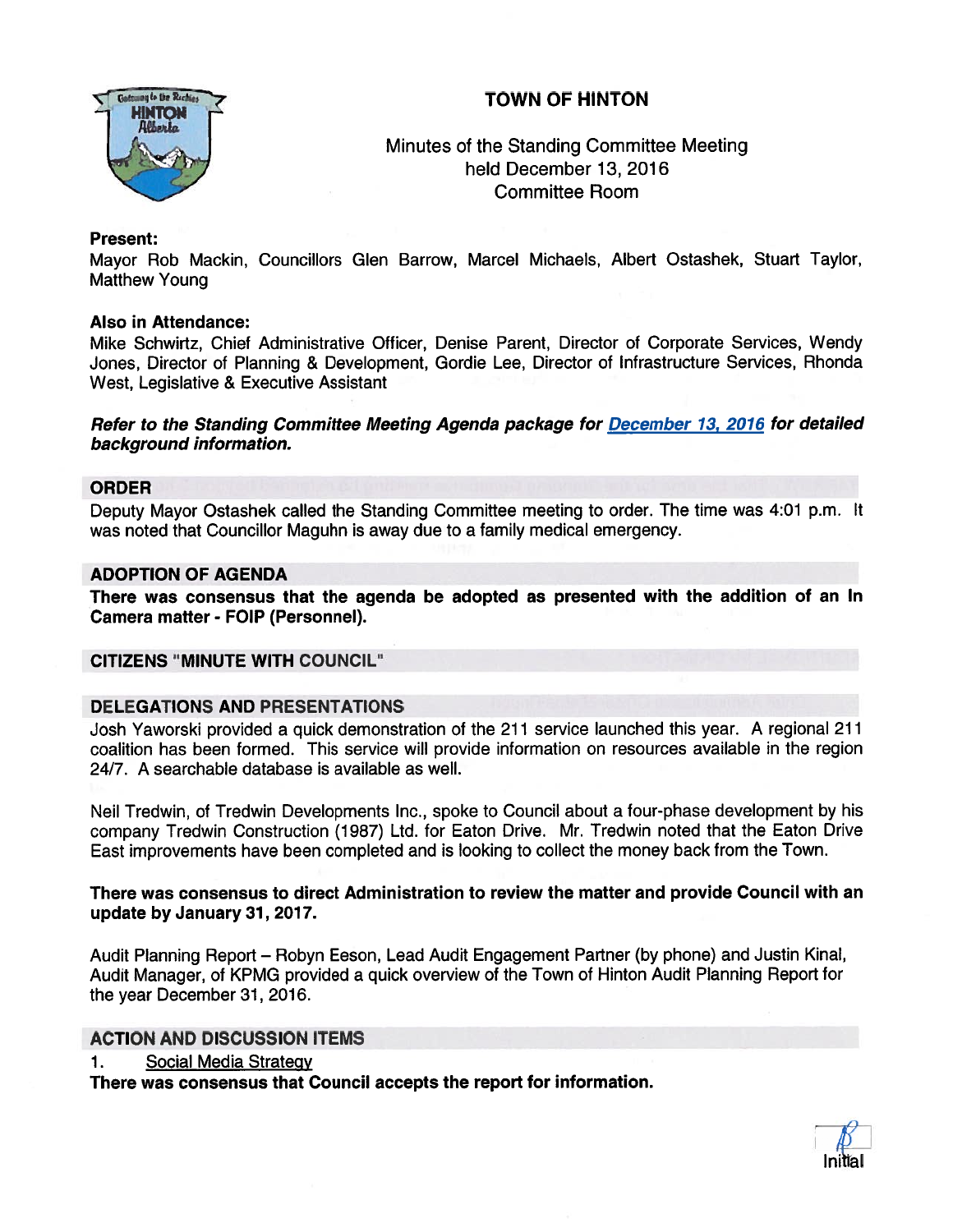#### 2. 2017 Draft Operating and Capital Budget

A revised page 11 of the draft Operating and Capital Budget was handed out (see Attachment #1).

There was consensus to direct Administration to provide additional options/scenarios under the draft 2017 operating budget as follows:

- •1% reduction on property taxes
- •0% increase on property taxes
- $\bullet$ 1% increase on property taxes

There was consensus with respec<sup>t</sup> to the 2017 participatory budget maximum of \$100,000, that Council direct Administration to apply the funds as follows:

\$50,000 to the trail reserve fund \$5,000 Community Engagement Tool

Balance to defined reserve fund

BARROW - That the time for the Standing Committee meeting be extended beyond 3 hours.

There was consensus to direct Administration to bring back more information at the next Standing Committee meeting on the following capital budget items:

- •17-CC6 Beaver Boardwalk Bridge
- •17-PD2 Beaver Boardwalk Master Plan

#### ADDITIONAL INFORMATION

- 1. Urgent Matters from Council
- 2. Chief Administrative Officer Status Report
- 3. Legislative and Executive Assistant Logistics Information

There was consensus to direct CEAC to create <sup>a</sup> task committee to research the issue of homelessness in Hinton and bring <sup>a</sup> repor<sup>t</sup> back to Council in March, 2017 (Standing Committee).

## MOVE IN CAMERA

MICHAELS - That the Standing Committee meeting move in camera.

The time was 8:25 p.m.

#### YOUNG - That Standing Committee meeting revert to regular session.

The time was 8:53 p.m.



CARRIED

CARRIED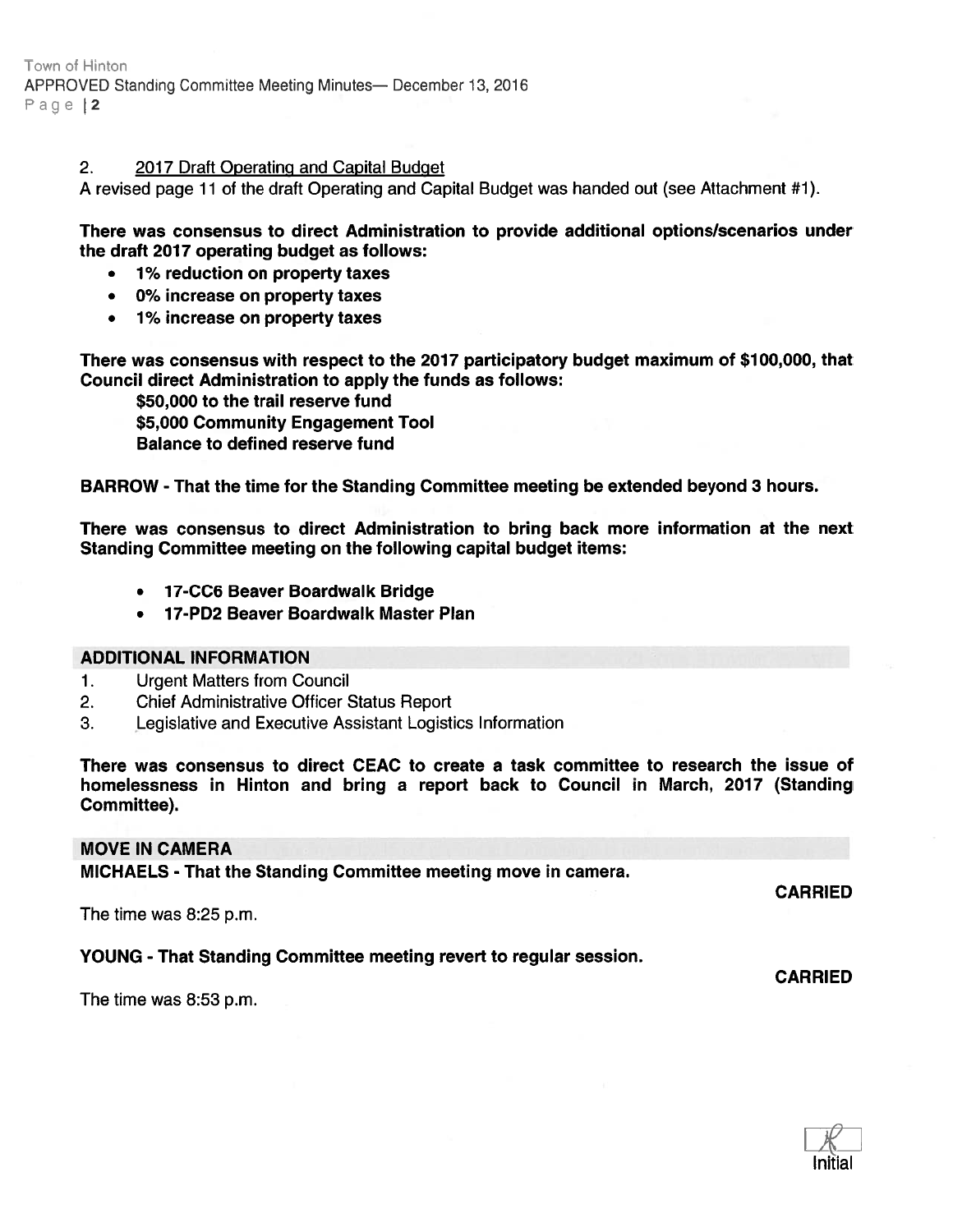Town of Hinton APPROVED Standing Committee Meeting Minutes- December 13, 2016 Page | 3

# ADJOURNMENT

MICHAELS - That the Standing Committee meeting adjourn.

The time was 8:53 p.m.

CARRIED

Deputy Mayor

Director of Corporate Services